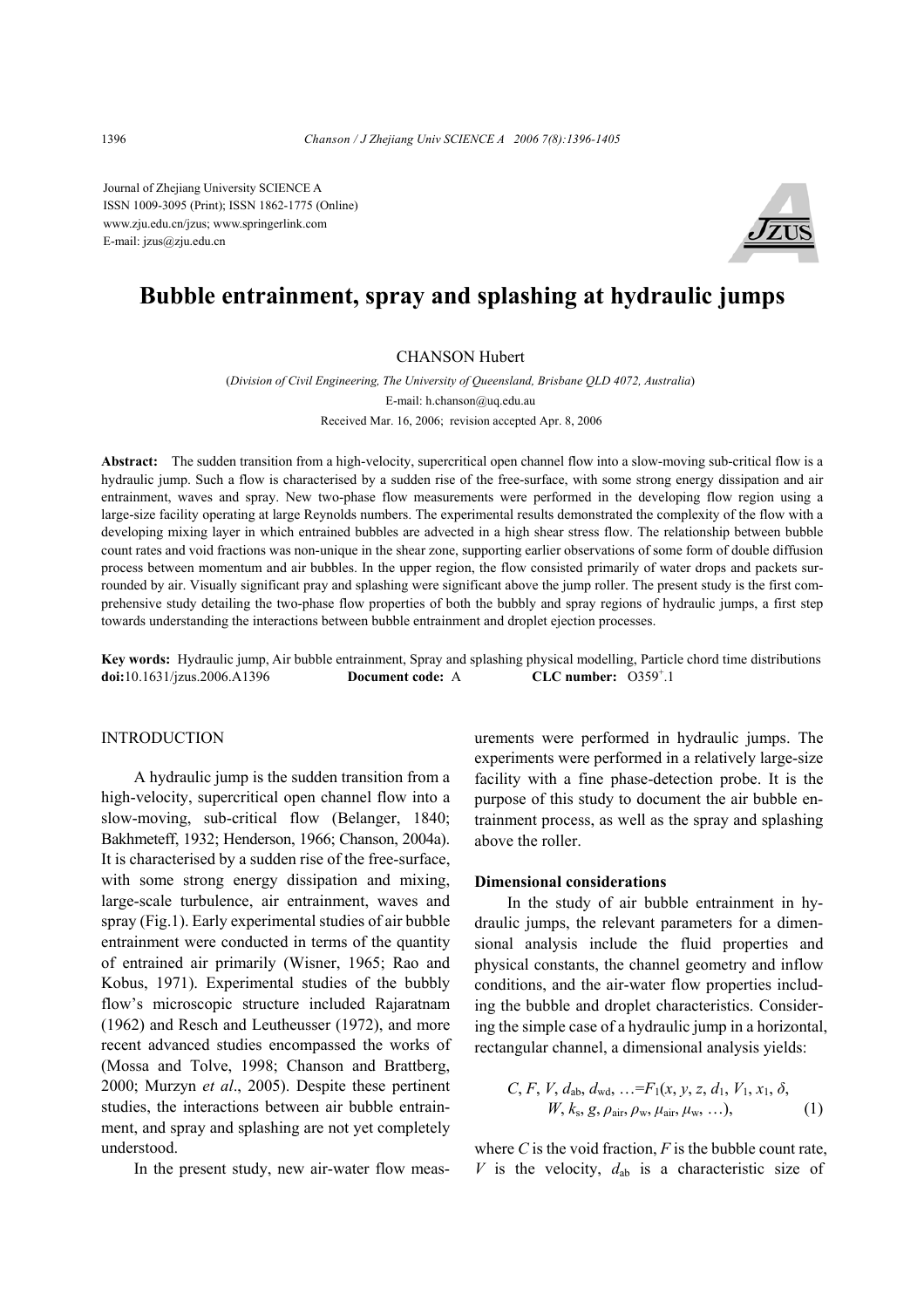

**Fig.1 Air bubble entrainment in a hydraulic jump. (a) Definition sketch of a hydraulic jump with partiallydeveloped inflow condition; (b) High-shutter speed photograph (1/1000 s)** 

entrained bubble,  $d_{\text{wd}}$  is a characteristic size of water droplet, *x* is the coordinate in the flow direction measured from the nozzle, *y* is the vertical coordinate, *z* is the transverse coordinate measured from the channel centreline,  $d_1$  is the inflow depth,  $V_1$  is the inflow velocity,  $x_1$  is the distance from the upstream gate (Fig.1a),  $\delta$  is the boundary layer thickness of the inflow, *W* is the channel width,  $k_s$  is the bed roughness height, *g* is the gravity acceleration,  $\rho_w$  and  $\mu_w$  are the water density and dynamic viscosity respectively, *ρ*air and  $\mu_{\text{air}}$  are the air density and dynamic viscosity respectively,  $\sigma$  is the surface tension between air and water.

Eq.(1) expresses the air-water flow properties (left hand side terms) at a position  $(x, y, z)$  as functions of the inflow properties, channel geometry and fluid properties. In addition, biochemical properties of the water solution might be considered. Compressibility of high-velocity air-water flow may also be an issue, although a re-analysis of existing model and prototype data with transonic and supersonic flow conditions showed little compressibility effects in free-surface flows (Chanson, 1997; 2004b). Herein compressibility effects are not considered here. Further, if the local void fraction is known, the density and viscosity of the air-water mixture can be deduced as  $\rho_w (1-C)$  and  $\mu_w (1+2.5C)$  respectively (Einstein, 1906; 1911), and the parameters  $\rho_{\text{air}}$  and  $\mu_{\text{air}}$  may be ignored. A smooth, wide channel is also considered, and the effects of bed roughness and channel width are ignored in the first approximation.

Eq.(1) may be transformed into dimensionless terms:

$$
C, \frac{Fd_1}{V_1}, \frac{V}{\sqrt{gd_1}}, \frac{d_{ab}}{d_1}, \frac{d_{wd}}{d_1}, \dots = F_2\left(\frac{x - x_1}{d_1}, \frac{y}{d_1}, \frac{x_1}{d_1}, \frac{y_1}{d_1}, \frac{y_1}{d_1}, \frac{y_1}{d_1}, \frac{y_1}{d_1}, \frac{y_1}{d_1}, \frac{y_1}{d_1}, \frac{y_1}{d_1}, \frac{y_1}{d_1}, \frac{y_1}{d_1}, \dots\right).
$$
 (2)

In the right hand side of Eq. $(2)$ , the fifth and sixth terms are the inflow Froude  $Fr_1$  and Reynolds numbers *Re*1 respectively. The seventh term is the Morton number *Mo* that is a function of fluid properties and gravity constant only.

#### **Dynamic similarity**

In open channel flows including hydraulic jumps, a Froude similitude is commonly used (Henderson, 1966; Chanson, 2004a). That is, the Froude number characterising the ratio of the inertial force to gravity force must be equal in both model and prototype. But the entrapment and advection of air bubbles, the mechanisms of air bubble breakup and coalescence, and water droplet ejections are affected by viscous and surface tension effects implying the need for a Reynolds similitude that cannot be satisfied in small size models. In other words, Eq.(2) demonstrates that the dynamic similarity of air bubble entrainment and droplet generation in hydraulic jumps is nearly impossible with geometrically similar models because of the too many relevant parameters.

Any combination of these dimensionless numbers is also dimensionless. That is, it may be used to replace one of the above combinations. For example, the Reynolds number could be replaced by the Weber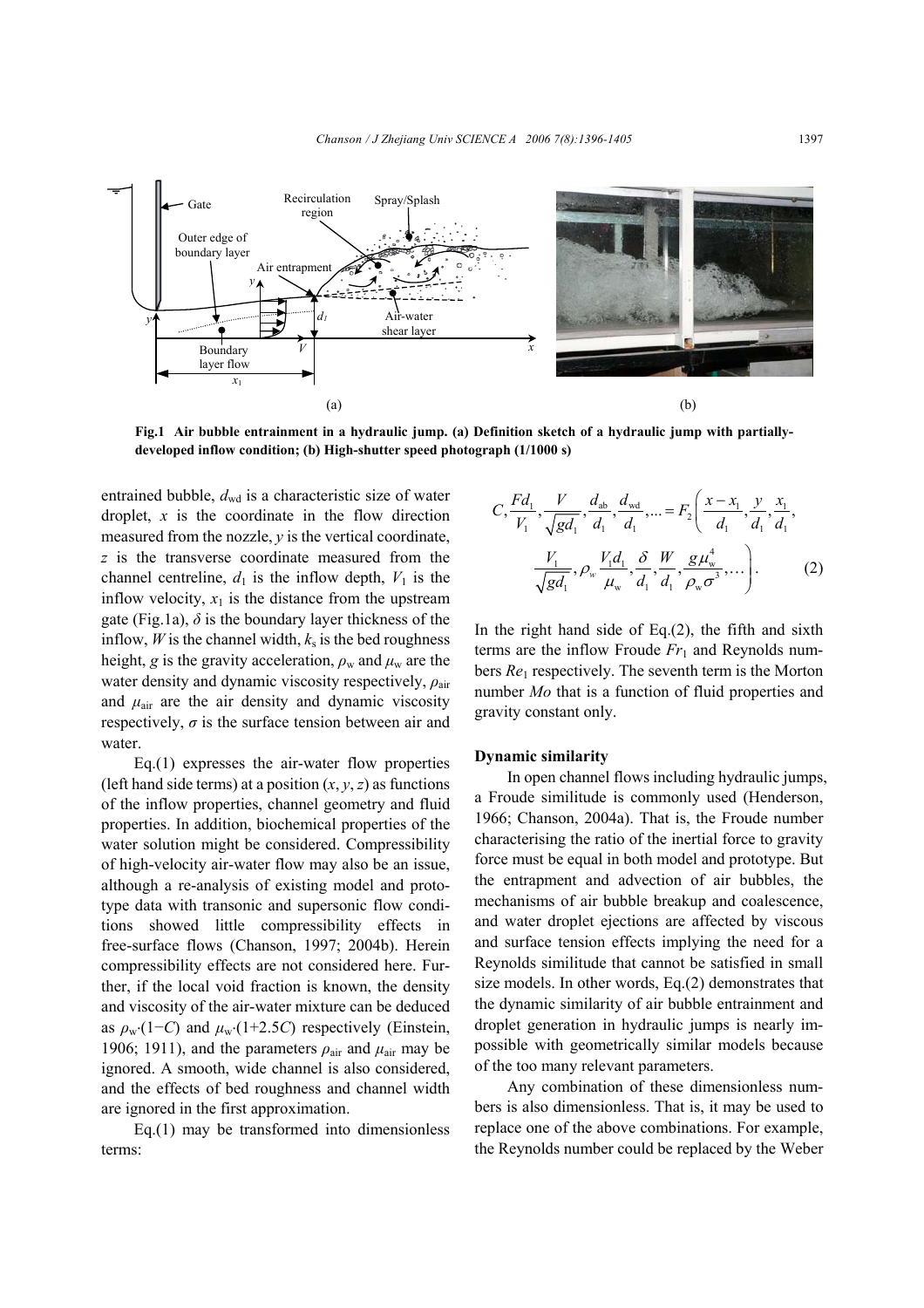number  $We_1 = \rho_w V_1^2 d_1/\sigma$  or by the Eötvös number  $E_0 = \rho_w g d_1^2 / \sigma$ . The Weber number is proportional to the ratio of the inertial to capillary forces, while the Eötvös number is the ratio of a Weber number to a Froude number. Note that, for the same fluids (air and water) in both model and prototype, the Morton number *Mo* becomes a constant, and Eq.(2) may be slightly simplified.

### EXPERIMENTAL SETUP

#### **Presentation**

New experiments were performed in a large-size free-surface water channel at the University of Queensland (Table 1). The channel was horizontal, 3.2 m long and 0.5 m wide (Fig.1b). The sidewalls were made of 3.2 m long glass panels and the bed was made of 12 mm thick PVC sheets. The inflow was controlled by a rounded gate and the downstream coefficient of contraction was about unity. Upstream of the gate, the flow from a large reservoir passed through a system of screens and flow straighteners to ensure a quiescent and two-dimensional flow into the head tank immediately upstream of the gate. This arrangement generated in turn a well-defined shallow supercritical approach flow downstream of the gate.

| Table 1 Summary of Cypermicilial flow conditions |  |                                                                          |  |                                         |                     |            |  |  |
|--------------------------------------------------|--|--------------------------------------------------------------------------|--|-----------------------------------------|---------------------|------------|--|--|
| $\frac{d_1}{(m)}$                                |  | $\begin{array}{cc} x_1 & V_1 \\ (m) & (m/s) \end{array}$ Fr <sub>1</sub> |  | Re <sub>1</sub>                         | $\frac{x-x_1}{(m)}$ | Comments   |  |  |
|                                                  |  |                                                                          |  | $0.0265$ 1.0 2.6 5.1 $6.8 \times 10^4$  | 0.1<br>0.2<br>0.3   | Run 051202 |  |  |
|                                                  |  |                                                                          |  | $0.0238$ 1.0 4.14 8.6 $9.8 \times 10^4$ | 0.1<br>0.2<br>04    | Run 051206 |  |  |

|  |  |  |  | Table 1 Summary of experimental flow conditions |  |  |
|--|--|--|--|-------------------------------------------------|--|--|
|--|--|--|--|-------------------------------------------------|--|--|

Note:  $x_1$  is the distance between the upstream gate and jump toe;  $Fr_1 = V_1 / \sqrt{gd_1}$ ;  $Re_1 = \rho_w V_1 d_1 / \mu_w$ 

The waters were supplied by a constant head system. The water discharge was measured with a Venturi meter which was calibrated in-situ with a large V-notch weir. The percentage of error was expected to be less than 2%. The water depths were measured using rail mounted pointer gauges with an accuracy of 0.2 mm. Preliminary clear water velocity measurements were performed using a Prandtl-Pitot tube (3.3 mm external diameter). These results showed that the supercritical inflow was partially-developed for all investigated flow conditions listed in Table 1.

Air-water flow properties were measured with a single-tip conductivity probe based upon a needle probe design. The probe sensor consisted of a sharpened rod  $(\Phi=0.35 \text{ mm})$  which was insulated except for its tip and set into a metal supporting tube (*Φ*=1.42 mm) acting as the second electrode. The probe was excited by an electronics device designed with a response time less than 10 us. The probe sensor was scanned at 20 kHz for 45 s. All measurements were conducted on the channel centerline. Note that phase-detection probes such as the conductivity probe are very sensitive devices susceptible to a number of problems. In the present study, the probe signals were checked systematically for long-term signal decays induced by probe tip contamination, short-term signal fluctuations caused by debris and water impurities, electrical noise and spurious samples. While some quality control procedure can be computerised, it must be stressed that human supervision and intervention are essential to validate each quality control step.

Further information on the experiments and on the instrumentation were detailed in (Chanson, 2006).

#### **Signal processing and data analysis**

The measurement principle of a conductivity probe is based upon the difference in electrical resistivity between air and water (Crowe *et al*., 1998; Chanson, 1997; 2002). In the present study, the air-water flow properties were calculated using a single threshold technique, with the threshold set at about 45%~55% of the air-water voltage range.

The void fraction *C* is the proportion of time that the probe tip is in the air. The bubble count rate  $F$  is the number of bubbles/droplets impacting the probe sensor per second. The measurement is sensitive to the probe tip size, bubble sizes, velocity and discrimination technique, particularly when the sensor size is larger than the smallest particles. The bubble/ droplet chord time is defined as the time spent by the bubble/droplet on the probe tip. Bubble/droplet chord times were calculated from the raw probe signal using the single threshold method. Statistical analyses of chord time distributions yielded the median value and the statistical moments of both air and water chord times, as well as the streamwise structure of the air-water flow.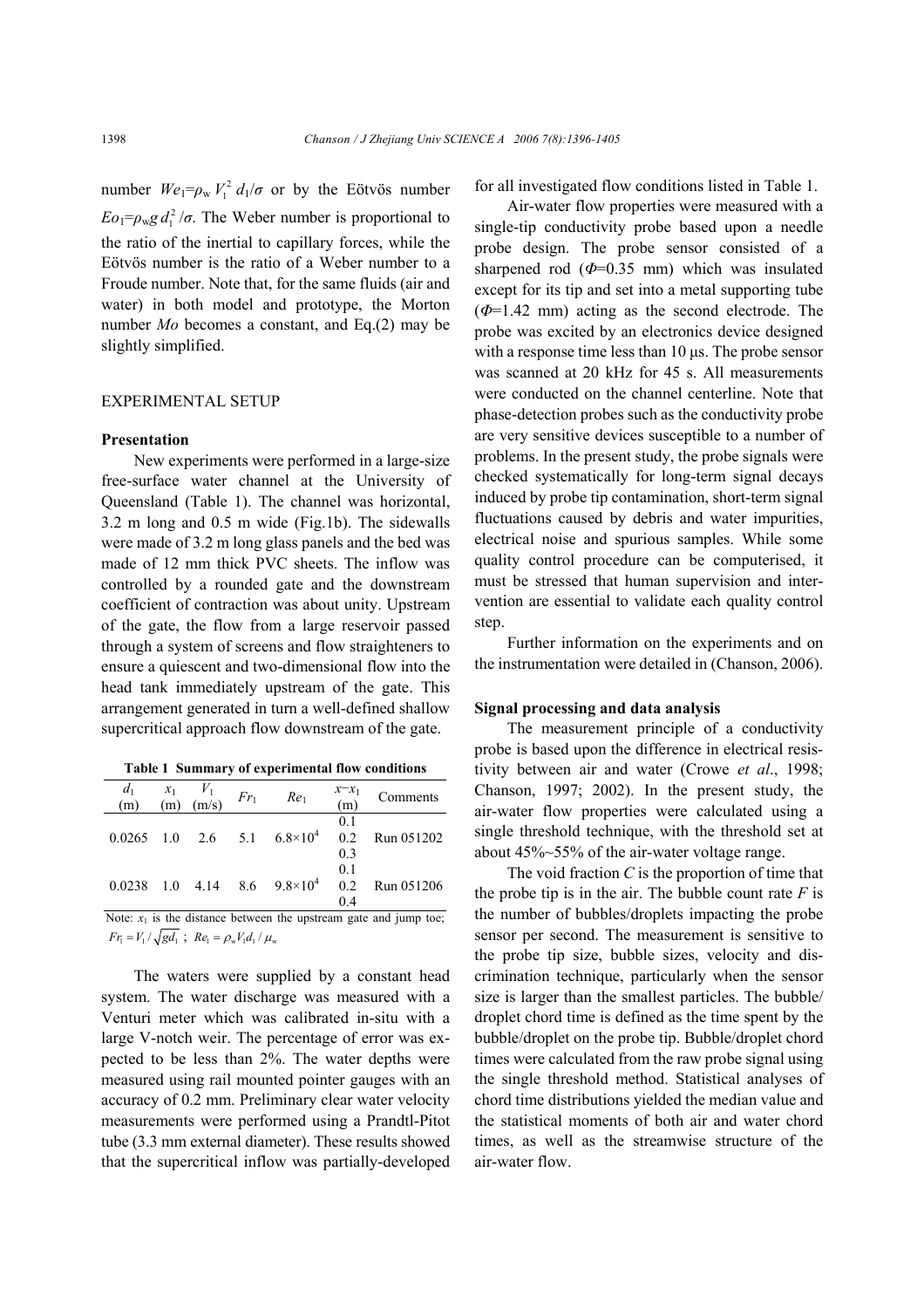#### BASIC AIR-WATER FLOW PROPERTIES

A hydraulic jump flow is characterised by the development of large-scale turbulence. At the jump toe, air packets are entrained into a developing shear layer characterised by intensive turbulence production (Fig.1). Air can be entrained by a combination of different mechanisms. If the inflow is aerated upstream of the intersection with the pool of water, the aerated layer at the jet free-surface is entrained past the impingement point. This process is also called pre-entrainment or two-phase flow air flux (Thandaveswara, 1974). Further, an air layer is set into motion by shear friction next to the free-surface of the impinging flow and some air is trapped at the entrainment point. Another mechanism is the aspiration of the induction trumpet formed at the intersection of the water jet with the roller (i.e. jump toe). At the closure of the trumpet, air packets are entrapped and entrained within the shear flow (Chanson and Brattberg, 1998).

Downstream of the jump toe, the entrained air packets are broken up into small bubbles as they are advected in the shear region (Fig.1). Once the entrained bubbles are advected into regions of lesser shear, bubble collisions and coalescence become predominant, leading to larger air entities (bubbles, pockets) that are driven towards the free-surface by buoyancy. In the recirculating region, strong unsteady flow reversal and recirculation occur. The location of the jump toe consistently fluctuated around its mean position and some "vortex shedding" developed in the mixing layer. High-speed photographs showed a significant number of air-water ejections above the mean "free-surface" of the roller (Fig.1b). The ejected packets re-attached rapidly to the jump roller and are not always seen by eye. The bulk of the roller is further enhanced by the volume of the entrained air. Visual observations suggested that the maximum roller height was about 10%~20% larger than the downstream flow depth (i.e. conjugate depth) depending upon the inflow Froude numbers and experimental conditions.

Typical observations of void fractions and bubble count rate distributions are presented in Fig.2. The void fraction distributions exhibited a peak in the turbulent shear region that was previously observed in hydraulic jumps with partially-developed inflow (Chanson and Brattberg, 2000; Murzyn *et al*., 2005). The peak void fraction  $C_{\text{max}}$  decreased with increasing distance  $(x-x_1)$  from the jump toe while this air advection/diffusion layer broadened. Similarly a maximum  $F_{\text{max}}$  in the bubble count rate was observed in the developing mixing region although its location did not coincide with the location of maximum void fraction. It was suggested that the non-coincidence illustrated a double diffusion process whereby air bubbles and momentum diffused at different rates and in a different manner (Chanson and Brattberg, 2000). Indeed, the interactions between developing shear layer and air advection layer are complicated and not yet well understood.

In the air advection layer, the void fraction distributions followed closely an analytical solution of the advective diffusion equation for air bubbles:

$$
C = C_{\text{max}} \cdot \exp\left[-\frac{1}{4D^*} \cdot \frac{\left(\frac{y}{d_1} - \frac{Y_{C_{\text{max}}}}{d_1}\right)^2}{\frac{x - x_1}{d_1}}\right]
$$
  
Air advection/diffusion layer, (3)

where  $C_{\text{max}}$  is the maximum air content in the turbulent shear layer region observed at  $y = Y_{C_{max}}$ , *x* and *y* are the longitudinal and vertical distances measured from the channel intake and bed respectively, and  $x_1$  is the location of the jump toe,  $D^{\#}$  is a dimensionless diffusivity:  $D^{\#} = D_v/(V_1 d_1)$ ,  $D_t$  is the turbulent diffusivity which averages the effects of turbulent diffusion and of longitudinal velocity gradient,  $V_1$  is the inflow velocity, and  $d_1$  is the inflow depth (Chanson, 1997). Eq.(3) is compared with experimental data in Fig.2a. Values of  $D^{\#}$  were estimated from the best data fit. In the present study, Eq.(3) was observed in the developing flow region. Further downstream, the advection layer broadened and air detrainment destroyed the organised mixing layer (Herein air detrainment defines an upward advection of air bubbles towards the free-surface and the atmosphere, typically induced by buoyancy).

In the upper region of the roller, the void fraction distributions tended to follow a solution of the bubble advection equation for a free-jet:

$$
C = \frac{1}{2} \left[ 1 + erf \left( \frac{1}{2} \sqrt{\frac{V_1}{D'_t}} \frac{y - Y_{50}}{\sqrt{x - x_1}} \right) \right]
$$
  
Upper free-surface, (4)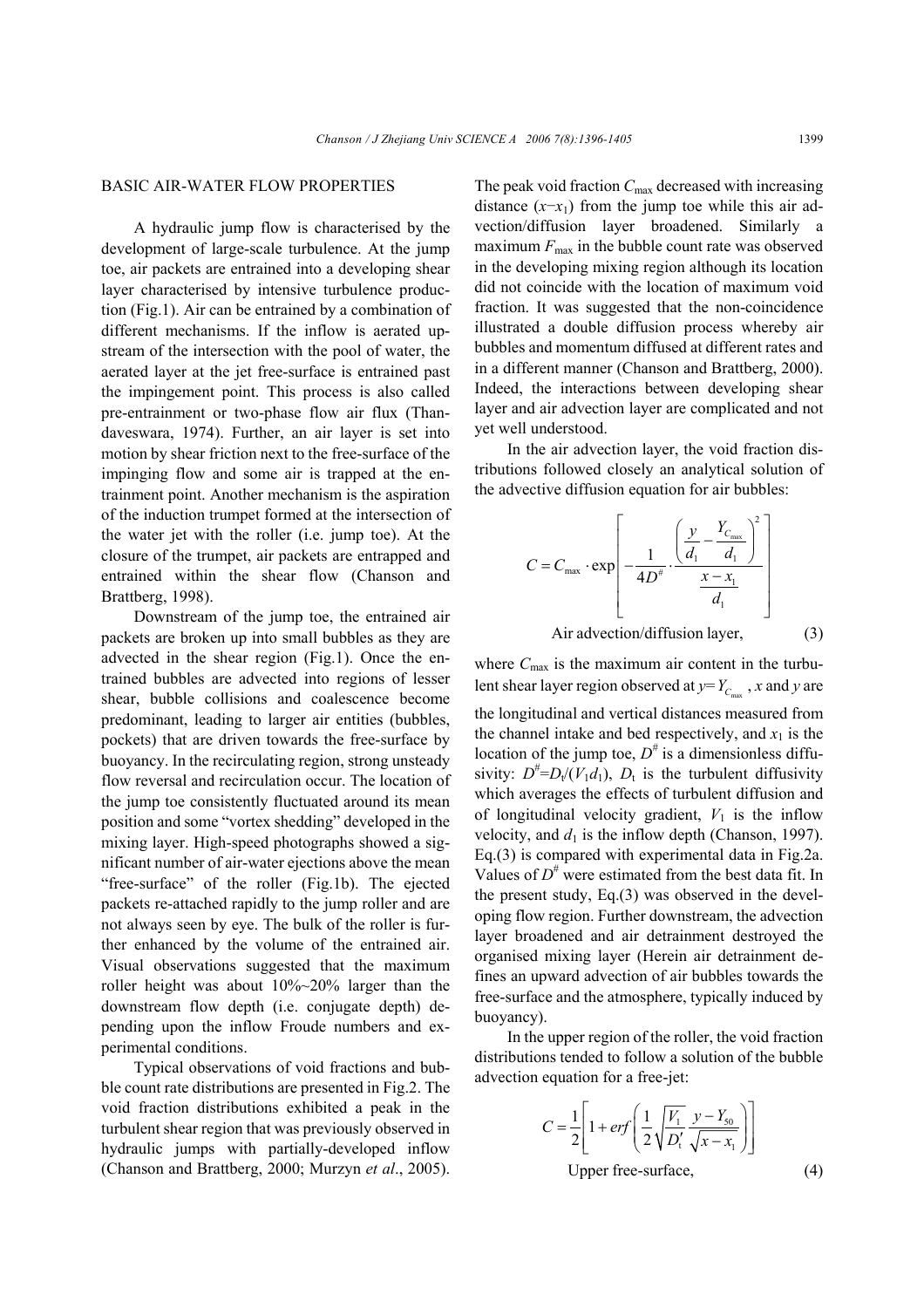

**Fig.2 Dimensionless distributions of void fractions and bubble count rate in the developing flow region.** *Fr***1=5.1,** *d***1=0.0265 m,** *x***1=1 m,** *x***−***x***1=0.1, 0.2 and 0.3 m. (a) Void fraction distributions: comparison with Eqs.(3) and (4); (b) Dimensionless bubble count rate distributions** 

where  $Y_{50}$  is the characteristic depth (m) where the void fraction is 50%,  $D_t'$  is the turbulent diffusivity of the upper interface and *erf*() is the Gaussian error function:

$$
erf(u) = \frac{2}{\sqrt{\pi}} \int_0^u \exp(-t^2) dt .
$$
 (5)

Eq.(4) was first derived by Chanson (1989) for water jets discharging into air with uniform velocity distribution, for a diffusivity  $D'_t$  that is assumed independent of the transverse direction *y* and which averages the effect of turbulence and longitudinal velocity gradient (Chanson, 1997; Brattberg *et al*., 1998). Note that  $D'_t$  characterises the air bubble diffusion process at the upper free-surface while, in Eq.(3), the diffusivity  $D_t$  describes the advective diffusion process in the air-water shear layer downstream of a point source at  $x=x_1$  and  $y=d_1$  (i.e. jump toe). Strictly speaking, Eq.(4) is not applicable to a hydraulic jump roller "free-surface", although it does fit the data (Murzyn *et al*., 2005; the present study). It is shown in Fig.2a for completeness.

## **Relationship between void fraction and bubble count rate**

Typical bubble count rate distributions are presented in Fig.2b. At each cross-section, the bubble count rate distribution exhibited a characteristic maximum in the mixing layer. However it may also be presented as a function of the void fraction (Fig.3). The experimental data in the mixing layer suggested that the relationship between bubble frequency and void fraction was not unique. For  $y < Y_c$ , the bubble count rate was always larger, for a given void fraction, than for  $y > Y_c$  (Fig.3). Fig.3 illustrates some experimental results.

A similar finding was obtained in the advective diffusion region of vertical plunging jets (Brattberg *et al*., 1998), although it had not been documented in hydraulic jumps. The present finding is limited to the developing flow region of the advective diffusion zone. This form of hysteresis between *F* and *C* must be related to some dissymmetry in the momentum mixing layer including the position of maximum shear stress, and possibly the local state of shear. For a given void fraction, the bubble count rate is larger in regions of high shear and large velocity, which may also be related to some form of interactions between entrained bubbles and turbulent structures. These interactions are likely responsible for the double diffusion process whereas air bubbles and momentum diffuse at a different rate and in a different manner in the mixing layer as documented by the data of (Resch and Leutheusser, 1972; Chanson and Brattberg, 2000).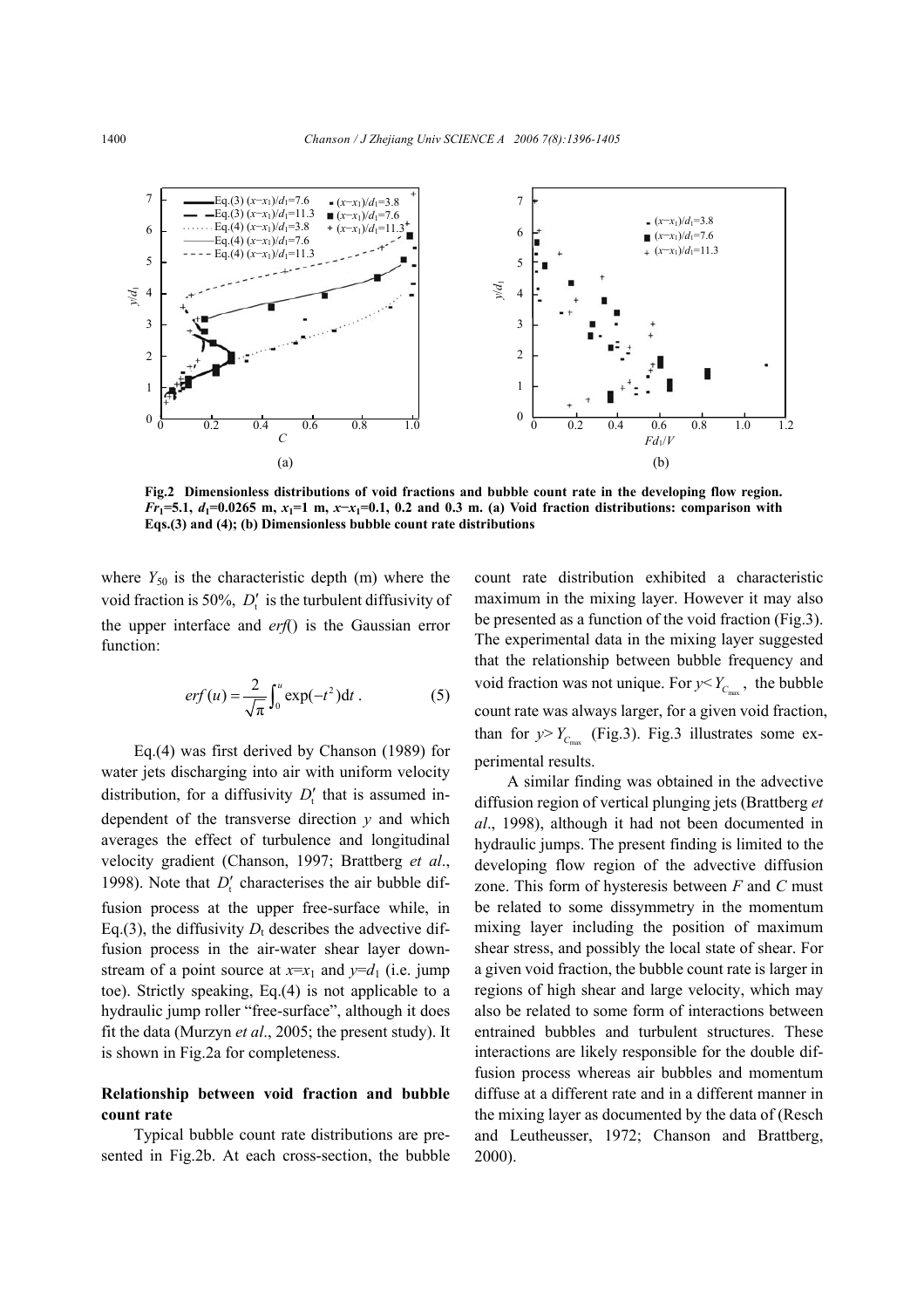

**Fig.3 Dimensionless relationship between void fraction and bubble count rate in the developing flow region.** *Fr***1=8.6,** *d***1=0.024 m,** *x***1=1 m,** *x***−***x***1=0.1, 0.2, 0.3 and 0.4 m, compared with Eq.(6)** 

## BUBBLE CHORD TIME DISTRIBUTIONS

Air chord times in the developing shear layer were recorded. The bubble chord time is proportional to the bubble chord length and inversely proportional to the velocity. In a complicated flow such as a hydraulic jump where flow reversal and recirculation exist, phase-detection intrusive probe cannot discriminate accurately the direction or magnitude of the velocity. Most single- and dual-tip probes are designed to measure positive velocities only and the probe sensor would be affected by wake effects during flow reversal. Therefore only air/water chord times are genuine data. Note that air/water chord times are shown in ms. For a 1 m/s particle velocity, a 1 ms chord time would correspond to a 1 mm particle chord length.

Fig.4 shows typical normalised bubble chord time distributions for two inflow Froude numbers. Each dataset was obtained at the location of maximum bubble count rate  $F_{\text{max}}$  at the same dimensionless distance from the jump toe  $(x-x_1)/d_1=8$ . For Figs.4a and 4b, the legend provides the inflow conditions, physical location, local air-water flow properties (*C*, *F*), number of recorded bubbles and the statistics of the bubble chord times. On the graph, each data point represents the probability of bubble chord time in a 0.5 ms chord time interval. For example, the probability of bubble chord time from 1 to



**Fig.4 Bubble chord time distributions in the bubbly flow region at the location of maximum buble count**  rate  $(F = F_{\text{max}})$ , PDF with 0.5 ms chord time intervals.  $f(x) = Fr_1 = 5.1$ ,  $d_1 = 0.0265$  m,  $x_1 = 1$  m,  $x - x_1 = 0.2$  m,  $y =$ **0.0365 m,** *C***=0.218,** *F***=80.9 Hz,** *Nb***=3641, median air chord time is 1.35 ms, standard deviation is 4.09 ms, skewness is 4.38, excess kurtosis is 28.6; (b)** *Fr***1=8.6,**  *d***1=0.024 m,** *x***1=1 m,** *x***−***x***1=0.2 m,** *y***=0.03165 m,** *C***= 0.353,** *F***=186.3 Hz,** *Nb***=8000, median air chord time is 0.70 ms, standard deviation is 25.7 ms, skewness is 87.8, excess kurtosis is 7803** 

1.5 ms is represented by the data point labelled 1.25 ms. For conciseness bubble chord times larger than 15 ms are not shown.

Overall, the results highlighted a broad spectrum of bubble chord times at each location. The range of bubble chord time extended over several orders of magnitude, including at low void fractions, from less than 0.1 ms to more than 15 ms. Small bubble chord times corresponded to small bubbles passing rapidly in front the probe sensor, and large chord times implied large air packets flowing slowly past the probe sensor. For intermediate chord times, there was a wide range of possibilities in terms of bubble sizes depending upon the bubble velocity.

Furthermore the distributions were skewed with a preponderance of small bubble chord time relative to the mean. In Fig.4a, the probability of bubble chord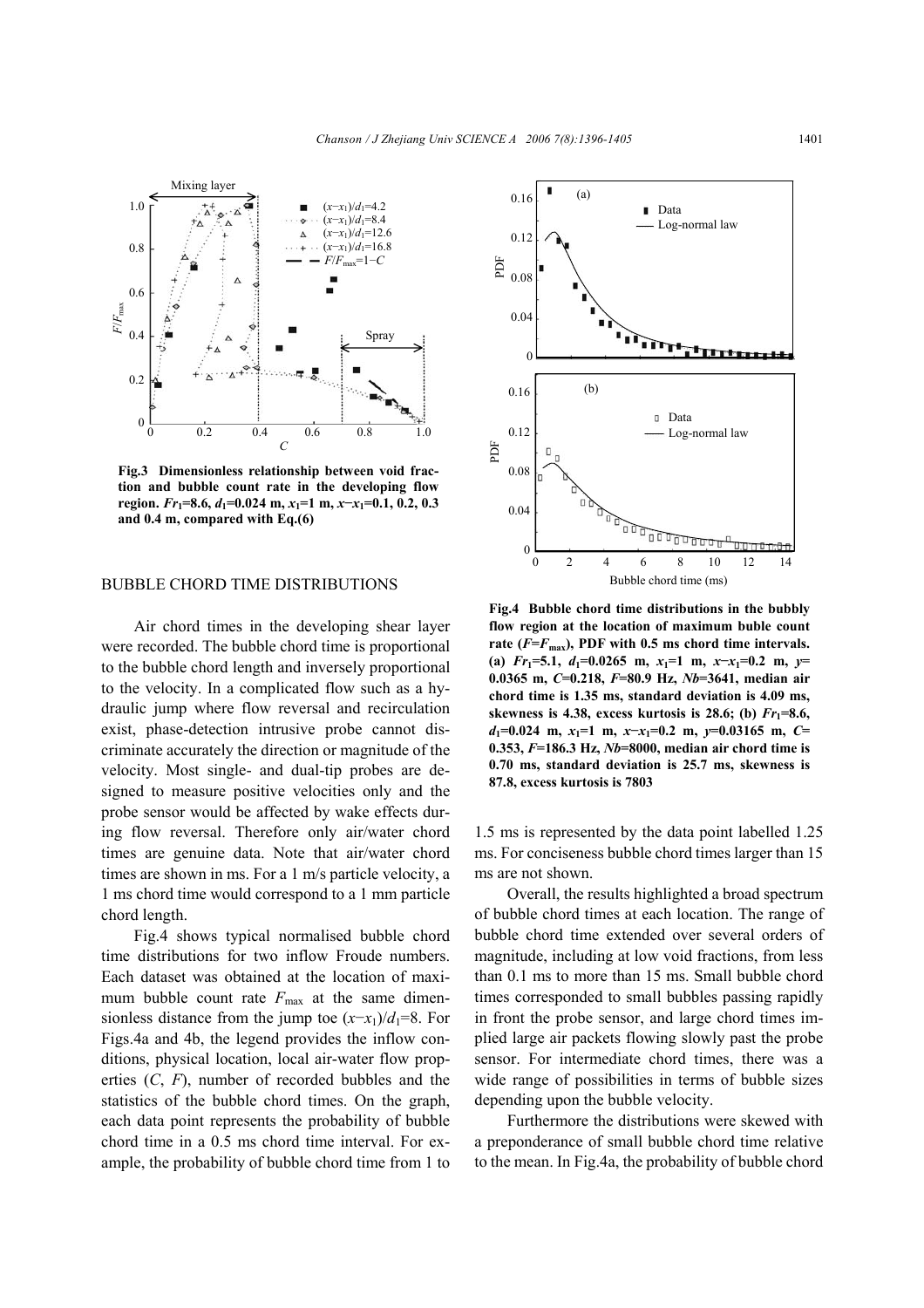time is the largest for chord times between 0.5 and 1 ms. In Fig.4b, the mode is about 0.5~1.5 ms owing to larger velocities at higher Froude and Reynolds numbers than for the flow conditions corresponding to Fig.4a. The probability distribution functions of bubble chord time tended to follow log-normal distribution. An example of comparison between data and log-normal distribution is shown in Fig.4.

Moreover the air chord time distributions had similar shape at most vertical locations although the air-water structures appeared to differ across the mixing layer.

## SPRAY AND SPLASHING ABOVE THE HY-DRAULIC JUMP ROLLER

The study of spray and splashing is limited to high-velocity water flows. Some researchers used visual techniques while others used intrusive phase detection probes (Chanson, 1999; Toombes, 2002; Hong *et al*., 2004). Observations on highly turbulent open channel flows suggested that the upper air-water flow region with void fractions greater than 0.70 consists primarily of water structures surrounded by air: i.e., the spray region. However such a spray region defined as *C*>0.7 may comprise several sub-layers: (1) a spray/splashing region consisting of relatively large water droplets, packets and entities surrounded by air for  $0.7 < C < 0.9$ , (2) a spray/mist region with smaller densities of water droplets for 0.9 <*C*<0.99, and (3) an upper fog/aerosol region with very-fine water droplets (Toombes, 2002; Chanson and Gonzalez, 2004). In the spray region, drop formation results from surface distortion, tip-streaming of ligaments and interactions between eddies and freesurface (Hoyt and Taylor, 1977; Rein, 1998). The formation and ejection of a droplet must be associated with a transfer of turbulent kinetic energy from the main flow. Once a droplet is ejected, its ejection process is the dominant effect because the droplet response time is nearly two orders of magnitude larger than the airflow response time. The energy of each droplet is a combination of its potential energy and kinetic energy.

During the present study, visual observations showed a substantial amount of air-water projections and splashing above the roller, particularly at the largest Reynolds number. Most ejected structures were water and water-and-air packets surrounded by air (Fig.5). Fig.5 presents some high-shutter speed photographs of the upper flow region above the hydraulic jump roller showing instantaneous water spray structures. Note the variety of instantaneous water entity shapes. Visually the spray region appeared to be very similar to that observed in open channel flow with a spray/mist and fog/aerosol region in the upper layers.

Detailed water chord time measurements were conducted in the upper flow layers. Figs.6 and 7 show typical droplet chord time distributions at various vertical elevations above the jump roller for both inflow Froude numbers. For each figure, the caption provides the local air-water flow properties (*C*, *F*) and the number of recorded droplets during the scan period (*t*=45 s). The histogram columns each represent the probability of droplet chord time in a 0.5 ms interval. Drop chord times larger than 15 ms are regrouped in the last column  $(>15)$ .

First, note the broad spectrum of droplet chord time at each location (Figs.6 and 7). The range of drop chord times extends over several orders of magnitude



**Fig.5** High-shutter photographs of instantaneous spray/splash structures.  $Fr_1=8.6$ ,  $d_1=0.024$  m,  $V_1=4.1$  m/s,  $x_1=1$  m, **flow from right to left (shutter 1/1000 s). (a) Side view of the roller; (b) Details of some instantaneous air-water projections; (c) Details of the instantaneous roller free-surface**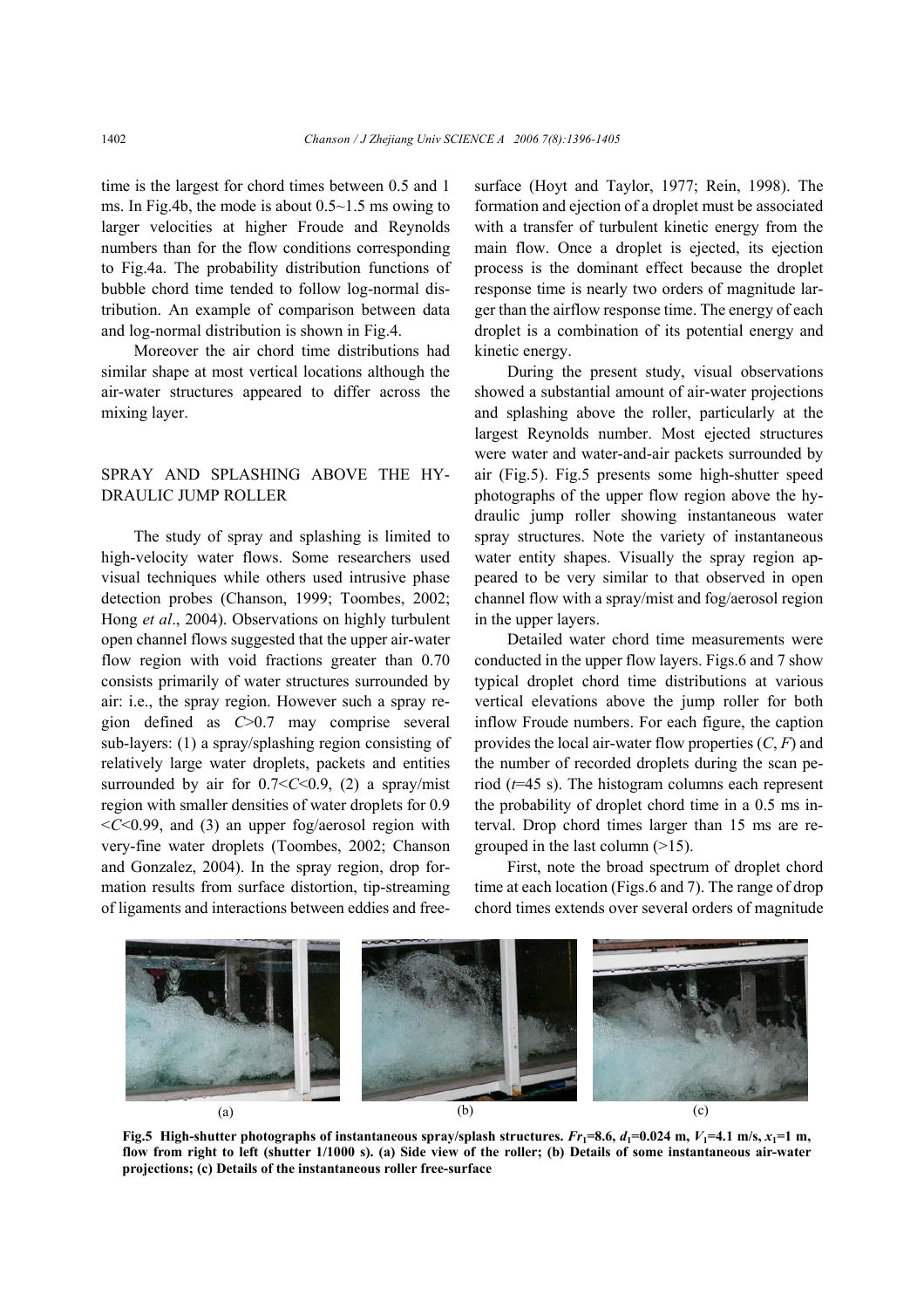

**Fig.6** Drop chord time distributions in the spray/mist region.  $Fr_1 = 5.1$ ,  $Re_1 = 6.8 \times 10^4$ ,  $d_1 = 0.0265$  m,  $x_1 = 1.0$ **m,** *W***=0.50 m. (a)** *x***−***x***1=0.1 m; (b)** *x***−***x***1=0.2 m; (c)** *x***−***x***1=0.3 m** 

from less than 0.5 ms to more than 15 ms. Such a range would correspond to tiny droplets flowing at high velocity to large water packets moving at low speed past the probe.

Second, the water drop chord time distributions did not exhibit a shape similar to air chord time distributions that were observed in the bubbly flow region of the hydraulic jump flow. A comparison between Fig.4 and Figs.6 and 7 shows broader water chord time PDFs in the spray/mist region and upper fog/aerosol region. Such a type of flat, uneven distributions are undocumented up to date.

Third, the number of droplets was small at low liquid fractions implying that longer scan durations are required to gain a better description of the spray/mist statistical properties. Despite limited number of detected droplets, the relationship between droplet count rate *F* and liquid fraction (1−*C*) is as follows:

$$
F/F_{\text{max}} \approx 1 - C \tag{6}
$$

in the upper fog/aerosol region. Eq.(6) is shown in Fig.3.

#### SUMMARY AND CONCLUSION

New two-phase flow measurements were performed in the developing flow region of hydraulic jumps. The experiments were conducted in a largesize facility operating at large Reynolds numbers to minimise scale effects that may be associated with the extrapolation of the results to typical civil and environmental engineering applications.

The experimental results demonstrated the complexity of the flow with a developing mixing layer in which entrained bubbles are advected while they are subjected to high shear stress. In the shear layer region, the void fraction distributions followed closely an analytical solution (Eq.(3)) of the advection diffusion equation for air bubbles downstream of a point source (i.e. the entrapment point). The relationship between bubble count rates and void fractions was not unique in the shear zone, supporting earlier observations of a double diffusion process whereby momentum and air bubbles diffuse in a different manner and at a different rate. The distributions of bubble chord times showed a wide range of measured chord times, which followed closely a log-normal profile.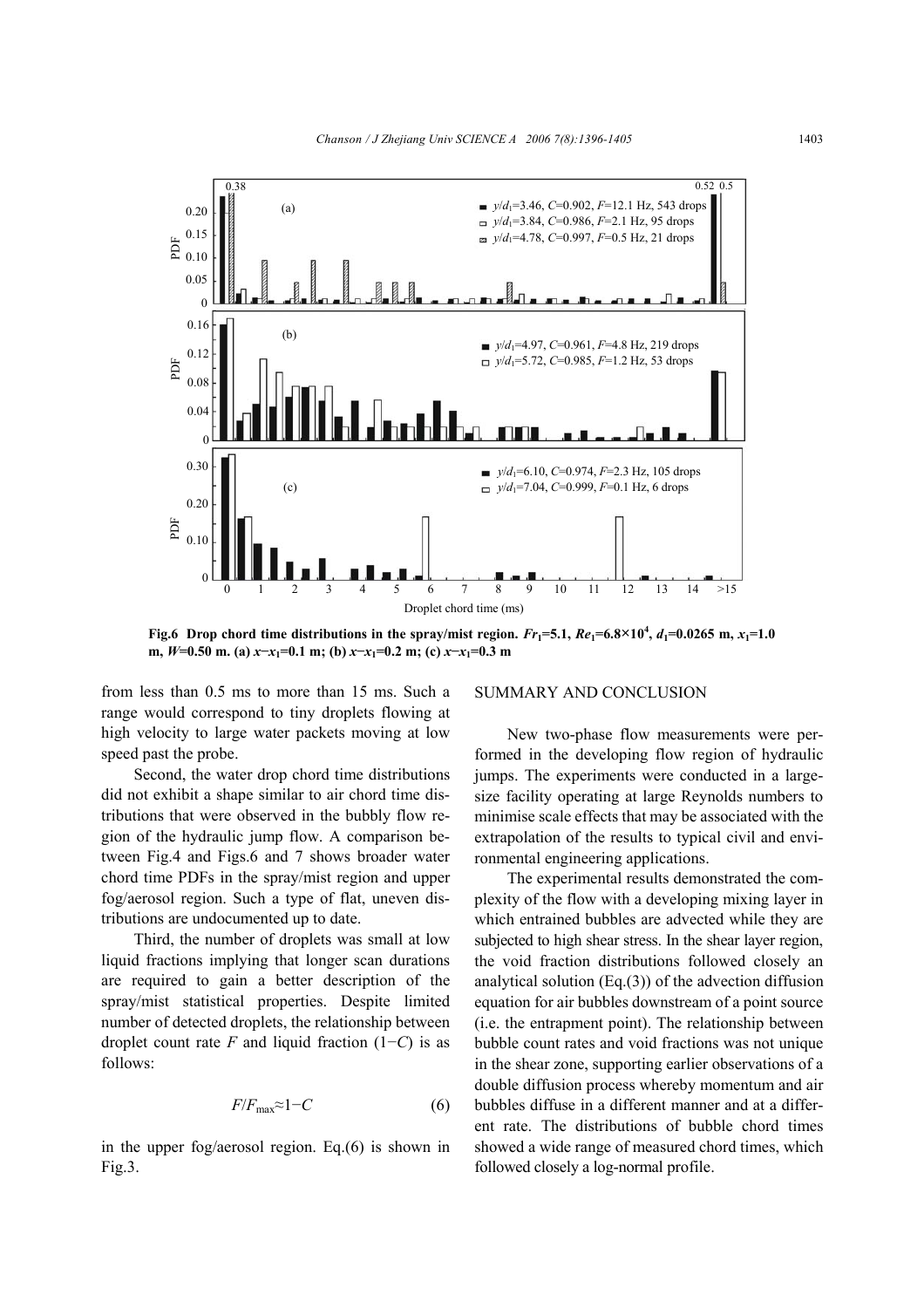

**Fig.7** Drop chord time distributions in the spray/mist region,  $Fr_1 = 8.5$ ,  $Re_1 = 9.8 \times 10^4$ ,  $d_1 = 0.025$  m,  $x_1 = 1.0$  m, *W*=0.50 m. (a)  $x$ − $x$ <sub>1</sub>=0.1 m; (b)  $x$ − $x$ <sub>1</sub>=0.2 m; (c)  $x$ − $x$ <sub>1</sub>=0.3 m; (d)  $x$ − $x$ <sub>1</sub>=0.4 m

In the upper flow region, the void fraction distributions followed a Gaussian error function shape (Eq.(4)). For void fractions larger than 0.70, the flow consisted primarily of water drops and packets surrounded by air: i.e., a spray. Visually significant spray and splashing were noticed above the jump roller. These observations supported the existence of a spray/mist region with small densities of water droplets for *C*>0.9 and of an upper fog/aerosol region with very-fine water droplets for *C*>0.99. In these upper spray regions, the distributions of drop chord times did not exhibit a shape similar to the log-normal law. Experimental measurements showed a broad range of ejected drop chord times with flat drop chord time distributions.

It is believed that the present study is the first comprehensive study detailing the two-phase flow properties of both the bubbly and spray regions of hydraulic jumps. It showed the complexity of both zones suggesting that future studies should not be restricted to the bubbly flow region, but encompass the interactions between the bubble entrainment and droplet ejection processes.

#### ACKNOWLEDGEMENT

The author acknowledges the kind assistance of Mr Graham Illidge.